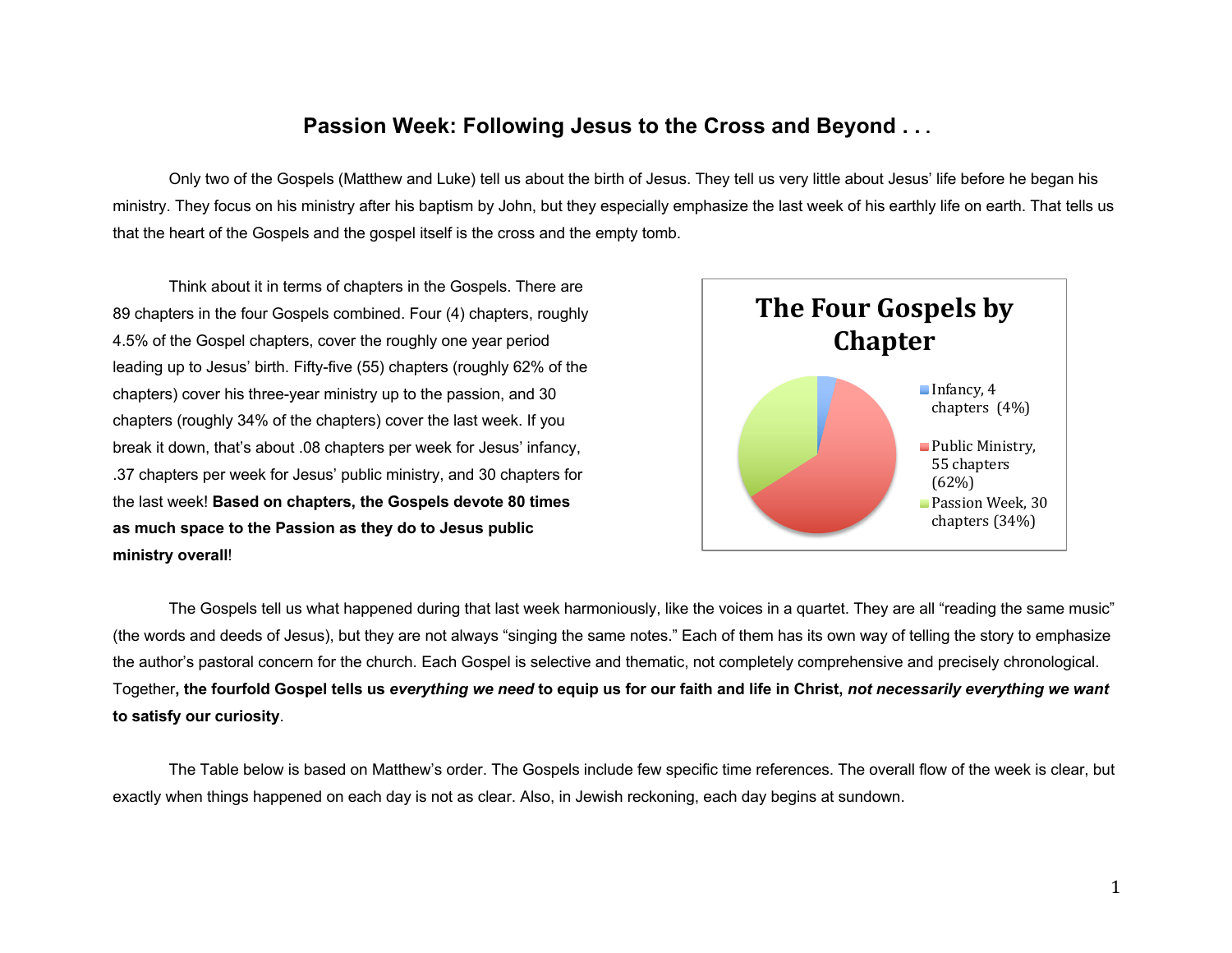## **The Passion Week in the Fourfold Gospel Tradition**

There are two ways to use this table. For a quick "**helicopter flyover**" of the main events during the Passion Week, look for the **bold print** below. If you want to **hike step by step** through the week with Jesus, notice the indented details under the bold main sections.

| <b>Day</b>      | <b>Event</b>                                                                                                                                                                                                                                                                                                                                                                                                                                                                                                                                                                                                                                                                                                                                                                                                                                                                                    | <b>Matthew</b>                                                                                                                                                                                                                                            | <b>Mark</b>                                                                                                                                                                                                           | <b>Luke</b>                                                                                                                                                                                                                                                             | <b>John</b>                                                    |
|-----------------|-------------------------------------------------------------------------------------------------------------------------------------------------------------------------------------------------------------------------------------------------------------------------------------------------------------------------------------------------------------------------------------------------------------------------------------------------------------------------------------------------------------------------------------------------------------------------------------------------------------------------------------------------------------------------------------------------------------------------------------------------------------------------------------------------------------------------------------------------------------------------------------------------|-----------------------------------------------------------------------------------------------------------------------------------------------------------------------------------------------------------------------------------------------------------|-----------------------------------------------------------------------------------------------------------------------------------------------------------------------------------------------------------------------|-------------------------------------------------------------------------------------------------------------------------------------------------------------------------------------------------------------------------------------------------------------------------|----------------------------------------------------------------|
| <b>Saturday</b> | • Jesus has left Galilee for Jerusalem<br>- Ministry east of the Jordan River<br>- Jesus hears of Lazarus' illness and leaves for Bethany<br>- Healing the blind men on the way to Jerusalem<br>- Jesus raises Lazarus from the dead<br>- Religious leaders plot to kill Jesus<br>- Crowd visits Jesus and Lazarus; leaders plot to kill them both                                                                                                                                                                                                                                                                                                                                                                                                                                                                                                                                              | 19:1-20:34<br>19:1-20:16<br>20:29-34                                                                                                                                                                                                                      | $10:1-52$<br>$10:1 - 31$<br>10:46-52                                                                                                                                                                                  | (Luke 9:51)<br>$(18:15-30)$<br>18:35-43                                                                                                                                                                                                                                 | (John 10:40)<br>$11:1 - 16$<br>11:17-44<br>11:45-57<br>12:9-11 |
| Sunday          | • Jesus enters Jerusalem on a donkey<br>- Greeks desire to see Jesus<br>- Jesus responds to unbelief<br>- Jesus returns to Bethany                                                                                                                                                                                                                                                                                                                                                                                                                                                                                                                                                                                                                                                                                                                                                              | $21:1 - 11$                                                                                                                                                                                                                                               | $11:1-10$<br>11:11                                                                                                                                                                                                    | 19:28-44                                                                                                                                                                                                                                                                | $12:12-19$<br>12:20-36<br>12:37-50                             |
| <b>Monday</b>   | • Jesus clears the Temple<br>• Jesus curses the fig tree                                                                                                                                                                                                                                                                                                                                                                                                                                                                                                                                                                                                                                                                                                                                                                                                                                        | 21:12-17<br>21:18-19                                                                                                                                                                                                                                      | 11:15-19<br>$11:12-14$                                                                                                                                                                                                | 19:45-48                                                                                                                                                                                                                                                                | $(2:13-22)$                                                    |
| <b>Tuesday</b>  | • Jesus teaches about the fig tree<br>• Controversies in the Temple<br>- Jesus questioned about his authority<br>- Parable of the two sons<br>- Parable of the tenant farmers<br>- Parable of the wedding feast<br>- Paying taxes to Caesar<br>- Sadducees' question about the resurrection<br>- Pharisees' question about the great commandment<br>- Jesus' question about David's Son<br>- Jesus' seven woes against the scribes and Pharisees<br>- Jesus laments over Jerusalem<br>- The widow's small offering<br>• Jesus teaches about the end as he leaves the Temple<br>- Jesus promises the Temple will be destroyed<br>- the sign of Jesus' coming and the end of the age<br>- the abomination that causes desolation<br>- the coming of the Son of Man<br>- the lesson of the fig tree<br>- being ready for the unknown, unexpected hour<br>- Parable of the wise and wicked servants | 21:20-22<br>21:23-23:39<br>21:23-27<br>21:28-32<br>21:33-46<br>$22:1 - 14$<br>22:15-22<br>22:23-33<br>22:34-40<br>22:41-46<br>$23:1 - 36$<br>23:37-39<br>24:1-25:46<br>$24:1 - 2$<br>$24:3-8$<br>24:15-28<br>24:29-31<br>24:32-35<br>24:36-44<br>24:45-51 | 11:20-25<br>11:27-12:44<br>11:27-33<br>$12:1 - 12$<br>12:13-17<br>12:18-27<br>12:28-34<br>12:35-37a<br>12:37b-40<br>12:41-44<br>$13:1 - 37$<br>$13:1 - 2$<br>$13:3-8$<br>13:14-23<br>13:24-27<br>13:28-31<br>13:32-37 | $20:1 - 21:4$<br>$20:1 - 8$<br>20:9-19<br>$(14:15-24)$<br>20:20-26<br>20:27-40<br>$(10:25-28)$<br>20:41-44<br>20:45-47<br>$(13:34-35)$<br>$21:1 - 4$<br>21:5-36<br>$21:5-6$<br>$21:7 - 11$<br>21:20-28<br>21:25-28<br>21:29-33<br>$(17:26-30, 34-36)$<br>$(12:41 - 48)$ |                                                                |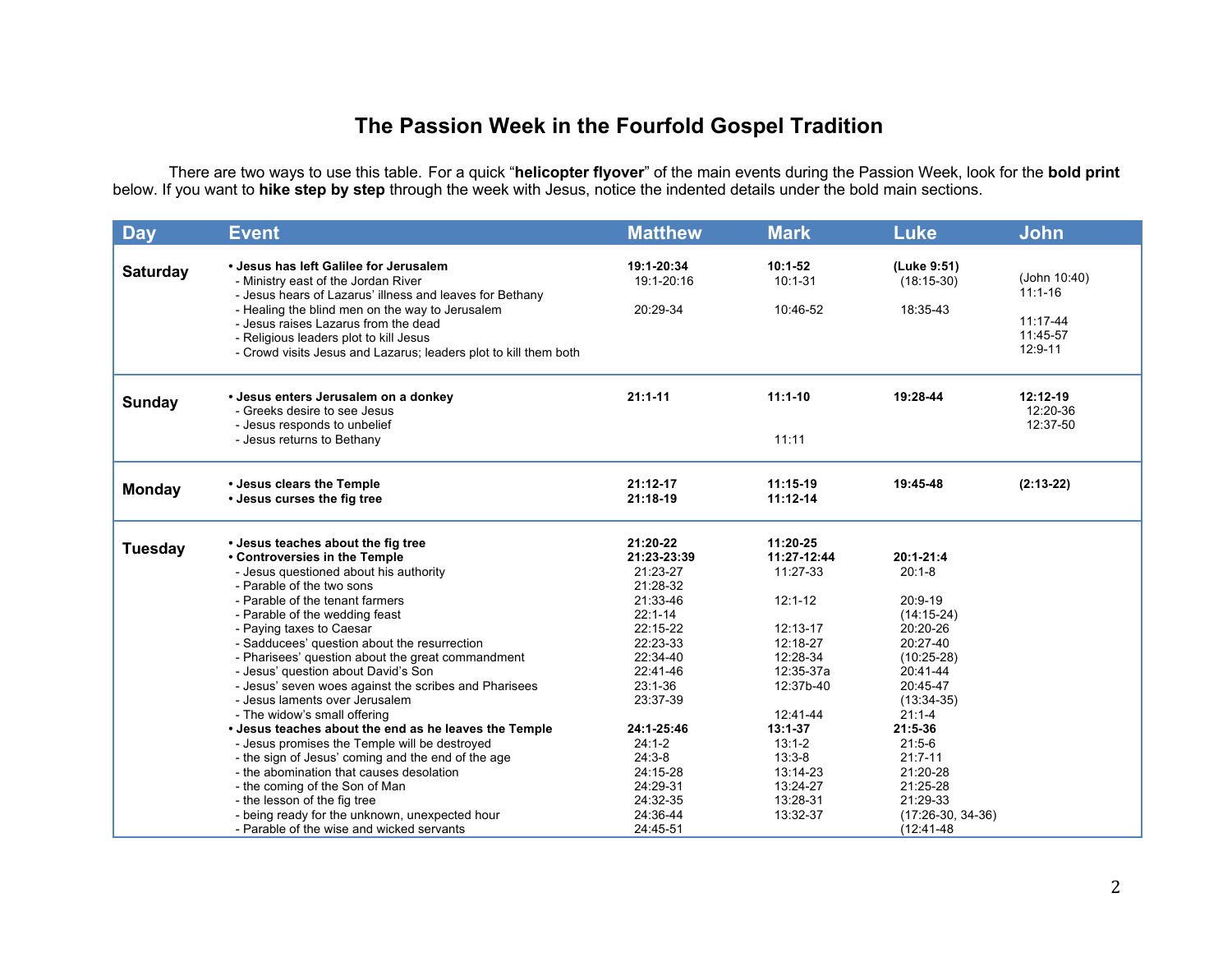|                 | - Parable of the ten bridesmaids<br>- Parable of the talents<br>- Judgment of the nations                                                                                                         | $25:1 - 13$<br>25:14-30<br>25:31-46 |                        | $(19:11-27)$                              |                                     |
|-----------------|---------------------------------------------------------------------------------------------------------------------------------------------------------------------------------------------------|-------------------------------------|------------------------|-------------------------------------------|-------------------------------------|
| Wednesday       | • Jesus continues teaching in the temple<br>• Religious leaders plot to arrest and execute Jesus<br>• Jesus is anointed by Mary in Bethany                                                        | $26:3-5$<br>26:6-13                 | $14:1-2$<br>$14:3-9$   | 20:47; 21:37-38<br>$22:1-2$<br>(7:36-50?) | $12:1 - 8$                          |
| <b>Thursday</b> | • Jesus' last supper with the disciples<br>• Jesus washes the disciples' feet<br>• Jesus teaches the disciples about the coming Comforter<br>• Jesus prays for his disciples and future followers | 26:20-35                            | 14:17-26               | 22:14-30                                  | 13<br>14-16<br>17                   |
|                 | • Jesus prays in the garden of Gethsemane                                                                                                                                                         | 26:36-46                            | 14:43-52               | 22:39-46                                  | (12:27)                             |
| <b>Friday</b>   | • Jesus betrayed and arrested; the disciples flee<br>• Jesus' trials before religious leaders<br>- Annas                                                                                          | 26:47-56<br>26:57-27:2              | 14:43-52<br>14:53-15:1 | 22:47-53<br>22:54-71                      | $18:1 - 12$<br>18:13-24<br>18:13-14 |
|                 | - Caiaphas and leaders decide Jesus is worthy of death<br>- Jesus beaten and taunted                                                                                                              | 26:57-66<br>26:67-68                | 14:53-64<br>14:65      | 22:54-55<br>22:63-65                      | 18:19-24                            |
|                 | - Peter denies the Lord<br>- Sanhedrin decides to send Jesus to Pilate for execution                                                                                                              | 26:69-75<br>$27:1 - 2$              | 14:66-72<br>15:1       | 22:56-62<br>22:66-71                      | 18:15-18, 25-27                     |
|                 | • Jesus' trials before Roman authorities<br>- Judas commits suicide (Acts 1:18-19)                                                                                                                | $27:3 - 26$<br>$27:3 - 10$          | $15:2 - 15$            | $23:1 - 25$                               | 18:28-19:16                         |
|                 | - Pilate<br>- Herod Antipas                                                                                                                                                                       | 27:11-14                            | $15:1 - 5$             | $23:1 - 5$<br>23:6-12                     | 18:28-38                            |
|                 | - Pilate proclaims Jesus innocent and sentences him to death<br>• Jesus' crucifixion                                                                                                              | 27:15-26<br>27:27-54                | 15:6-15<br>15:16-39    | 23:13-25<br>23:26-49                      | 18:39-19:16<br>19:16-37             |
|                 | - Jesus' mocked by the soldiers<br>- Jesus is crucified                                                                                                                                           | 27:27-31<br>27:32-36                | 15:16-20<br>15:21-25   | $(22:63-65)$<br>23:26-34                  | $(19:2-3)$<br>19:16-18              |
|                 | - Placing of a sign on the cross<br>- Jesus is mocked by bystanders, leaders, soldiers, 2 criminals<br>- Jesus speaks to the criminals crucified with him and one believes                        | 27:37<br>27:38-44                   | 15:26<br>15:27-32      | 23:38<br>23:35-37<br>23:39-43             | 19:19-22                            |
|                 | - Jesus speaks to his mother and the beloved disciple<br>- Jesus dies<br>- Temple curtain torn<br>- Earthquake and dead people in tombs revived                                                   | 27:45-56<br>27:51<br>27:51-53       | 15:33-41<br>15:38      | 23:44-49<br>23:45                         | 19:25-27<br>19:28-30                |
|                 | - Centurion says Jesus truly was the son of God<br>• Jesus is buried                                                                                                                              | 27:54<br>27:57-61                   | 15:39<br>15:42-47      | 23:47<br>23:50-54                         | 19:38-42                            |
|                 | - Joseph of Arimathea requests Jesus' body from Pilate<br>- Nicodemus brings spices;                                                                                                              | 27:57-58                            | 15:44-45               | 23:53                                     | 19:38<br>19:39                      |
|                 | - Joseph and Nicodemus place Jesus' body in Joseph's new tomb<br>• Pilate orders the tomb sealed and guarded                                                                                      | 27:59-60<br>27:62-66                | 15:46                  | 23:53                                     | 19:40-42                            |